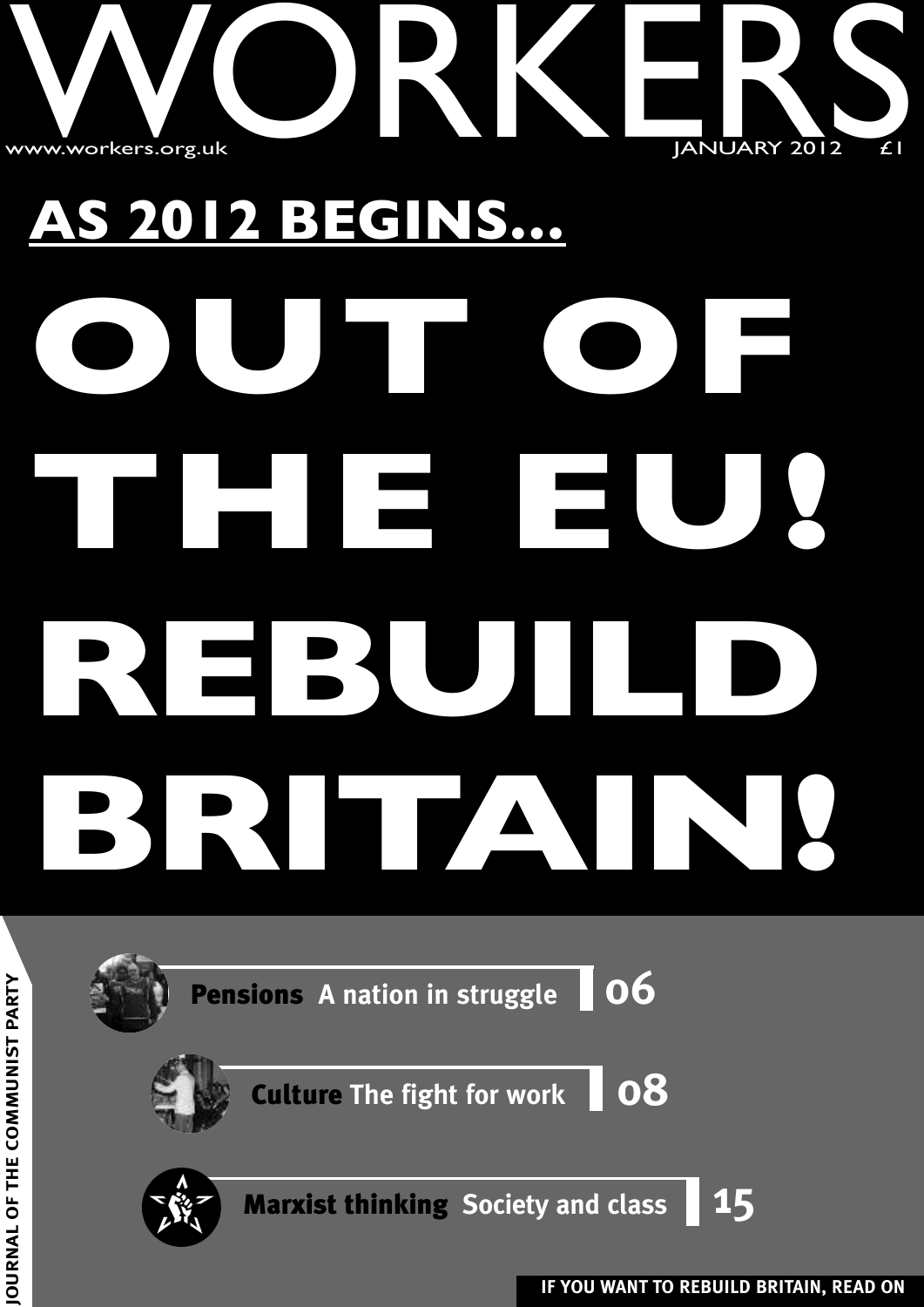# WORKERS

# A happy ending  $56^{\circ}$

**LAST YEAR ended with a bang. There was the 30 November action over pensions, a nation united in struggle (see pages 6-7). And then the EU summit on 9 December, whose outcome represents a big breach in our relationship with the European Union and accordingly a significant advance for Britain.**

**The EU answer to its crisis is yet another pact for "stability and growth", ignoring the failure of the last one. But the fiscal union now proposed in the 17-member eurozone would be a huge step towards a single European state.**

**The tiny band of pro-euro fanatics – including Blair, Miliband, Salmond and sundry press commentators – who say Britain is now "isolated and marginalised" need their heads (and their motives) examined. What could leave a nation more isolated and marginalised than giving up a huge chunk of its sovereignty?**

**Tax and spending plans will be scrutinised by EU officials before national governments. Automatic sanctions against countries that overspend will make monetarism a constitutional obligation. Marginalised? More like missing the maiden voyage of the Titanic.**

**German chancellor Merkel wants legally binding restrictions on deficit spending in the eurozone countries. This would outlaw any industrial growth policy: eurozone nations** **would effectively be forbidden to invest in industry, jobs, wages and public services. It would make the slump obligatory and permanent. Now French president Sarkozy wants parallel bureaucracies set up in every EU institution to run the single fiscal policy. Assault on the working classes of Europe is the aim: the European Union is the weapon of choice.**

**Merkel says that the eurozone had set an "irreversible course towards a fiscal union". Yet even now the deal is under pressure, even without the peoples of Europe having yet been allowed a voice – will they put up with losing their national sovereignty to Germany? Ireland is talking about a referendum. The Danish government lacks the votes it needs to agree to the deal, with calls for a referendum growing. Both Hungary and the Czech Republic say that the proposed fiscal rules are unacceptable because they would take away their sovereign taxation rights.**

**Cameron vetoed the proposed treaty, the first good thing he has done, in a bid for voter popularity.Whether he meant it or not, it's a big step towards our being free of the EU. The British people do not want to be in the euro, nor in the EU. The question is, what shall we going to do about it? Now, there's material for a New Year's resolution! ■**



WORKERS is published by the Communist Party of Britain (Marxist-Leninist) 78 Seymour Avenue, London N17 9EB. www.workers.org.uk ISSN 0266-8580 **ISSN** 0266-8580



# **Contents – January 2012**

New workplace laws threat, p3; Rail: collusion over fares increases, p4;<br>East London teachers fight, p5 New workplace laws threat, p3; Rail: collusion over fares increases, p4; East London teachers fight, p5

**Features** Pensions: a nation in struggle, p6; The fight for work in Britain's cultural **OO** Pensions: a nation in struggle, p6; The fight for work in Britain's cultural industries, p8; Running out of power, p11



Two graveyards of imperialist ambition, p14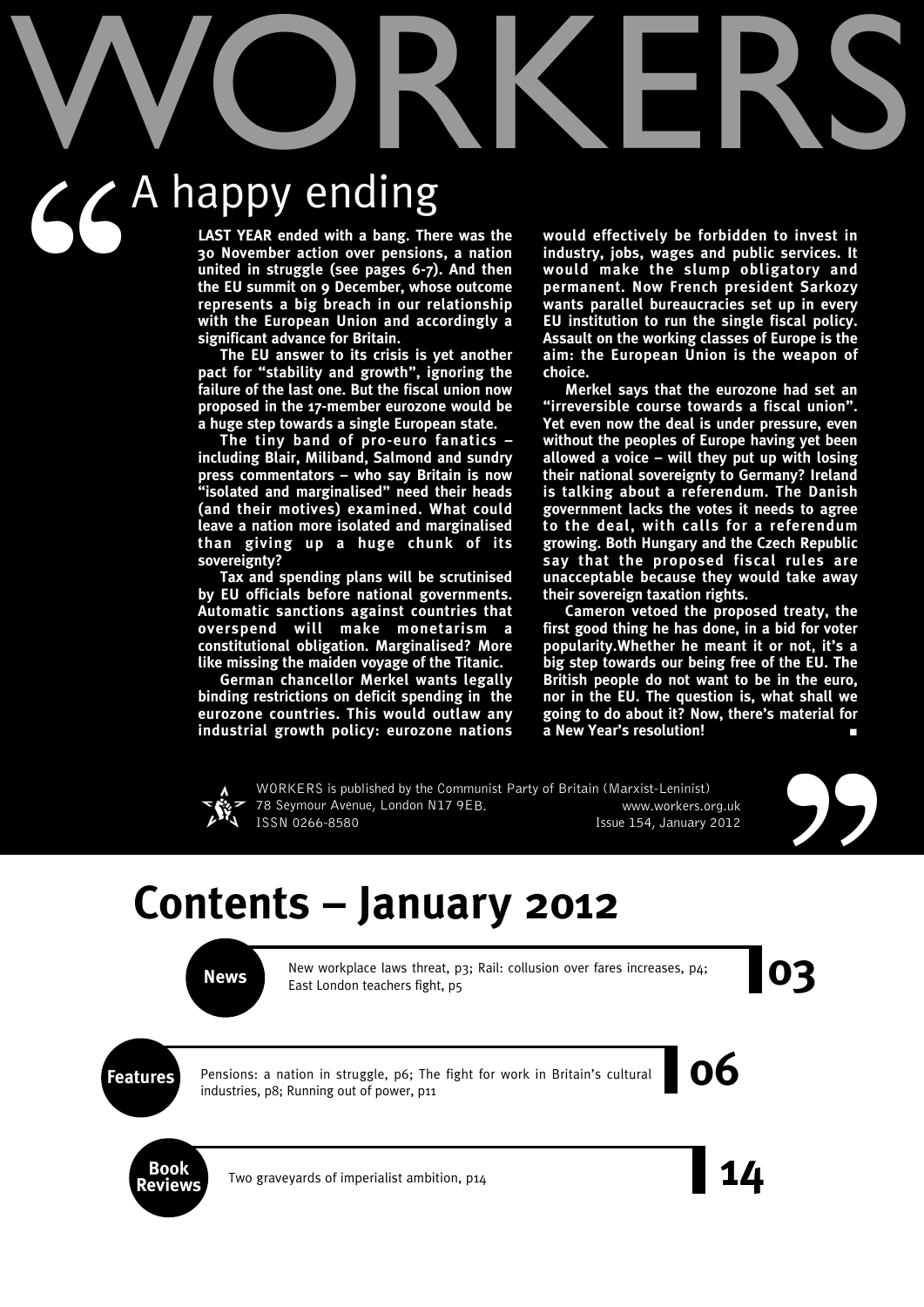| <b>WORKPLACE</b>  | New legal threat                |
|-------------------|---------------------------------|
| <b>PENSIONS</b>   | <b>Battle at Unilever</b>       |
| <b>BBC</b>        | Fight for a public service      |
| <b>RAIL</b>       | Collusion over fares rises      |
| <b>WAR</b>        | Hypersonic nuclear missile      |
| <b>TEACHERS</b>   | Making gains in East London     |
| <b>NHS</b>        | Private providers preferred     |
| <b>ENERGY</b>     | <b>British Gas looks abroad</b> |
| <b>EUROBRIEFS</b> | The latest from Brussels        |
| <b>WHAT'S ON</b>  | Coming soon                     |
|                   |                                 |

# **New workplace laws threat**

ORCHESTRATED LEAKS from the Coalition indicate that a series of anti-worker laws aimed at targeting workplace rights is being planned. A leaked report written by venture capitalist Adrian Beecroft in October called for the abolition of unfair dismissal protections – empowering companies to sack staff at will. The argument is that employment protection legislation stifles investment and flexibility. The Beecroft report then hides behind EU legislation as the minimum acceptable benchmark.

The report was followed by talk from Cameron about legislating to introduce "protected conversations". This means the employer can have full and frank conversations with an employee before sacking them because their face does not fit but without the sacked worker being able to introduce such evidence at an Employment Tribunal. This would supposedly get rid of the terrible cloud of constructive dismissal which hangs over employers. Only 1 per cent of constructive dismissal cases are successful. Some threat!

In November employment secretary Vince Cable regurgitated all these arguments, now openly stating that employment legislation holds back economic growth. The General Secretary of the TUC gently drew Cable's attention to the fact that German workers have greater workplace protection than British workers and that the German economy is the strongest in Europe. He could have said that German pensions for both public and private sector workers are also significantly higher than British pensions!

On 30 November, the day two million workers struck to defend pensions, Cameron raised the old chestnut of taxpayers subsidising trade union stewards and representatives in the workplace. Rattled by the strike, he resorts to threats and intimidation.

In the first year of the Coalition the number of Employment Tribunals rose by 56 per cent to nearly 240,000, reflecting how bad real industrial relations are with bullying employers. The Coalition response is to double to 24 months the qualifying period before you have legal workplace rights. This was the period Thatcher set, and it led to a culling of workers in their 23rd month of employment. Cameron bluntly stated in November, "This means anyone taking on a new employee can now be confident that they have two years to get the relationship right, rather than just one. And if things aren't working then they can end the relationship without being sued for unfair dismissal."

Workers have to return to basic concepts of workplace organisation, commonality of interests, unity as strength as we enter this period of greater fragmentation in the workplace, uncertainty and employer/government attacks. Work cannot be a one-way street with the employer dictating the agenda. Being organised at work and controlling work is about us asserting direction and improvement for our own class interests.

**If you have news from your industry, trade or profession we want to hear from you. Call us on 020 8801 9543 or email to rebuilding@workers.org.uk**

# **PENSIONS**

# **Battle at Unilever**

ON 8 DECEMBER, 2,500 workers at manufacturer Unilever went on strike over moves to close their final pension workplace scheme to all its members by July 2012 and move to a less generous career-average scheme. The strike affected 11 production sites all over Britain that make PG Tips, Marmite, Dove, Pot Noodle and Hellman's Mayonnaise. The unions point out that these plans would cut retirement income by up to 40 per cent and that the pension fund is financially robust. **■**

# **BBC**

# **The fight for a public service**

UNION MEMBERS at the BBC are continuing their fight for public service broadcasting in the face of the corporation's plans to cut jobs and services under its cynically named Delivering Quality First programme.

A lobby of parliament on 6 December was followed the next week by the opening of a strike ballot by members of the media and entertainment union BECTU at BBC Birmingham, which faces the transfer of much of its production to Bristol.

The fight for the BBC continues on the back of a significant victory at the end of November, when BBC management withdrew its attempt to impose worse terms for staff taking pensions from September 2013, and worse general terms and conditions for new staff from April 2012.

The withdrawal followed solid ballots for strike action from the three unions that organise at the BBC – the National Union of Journalists, BECTU and Unite. The BBC now accepts it must negotiate any changes.**■**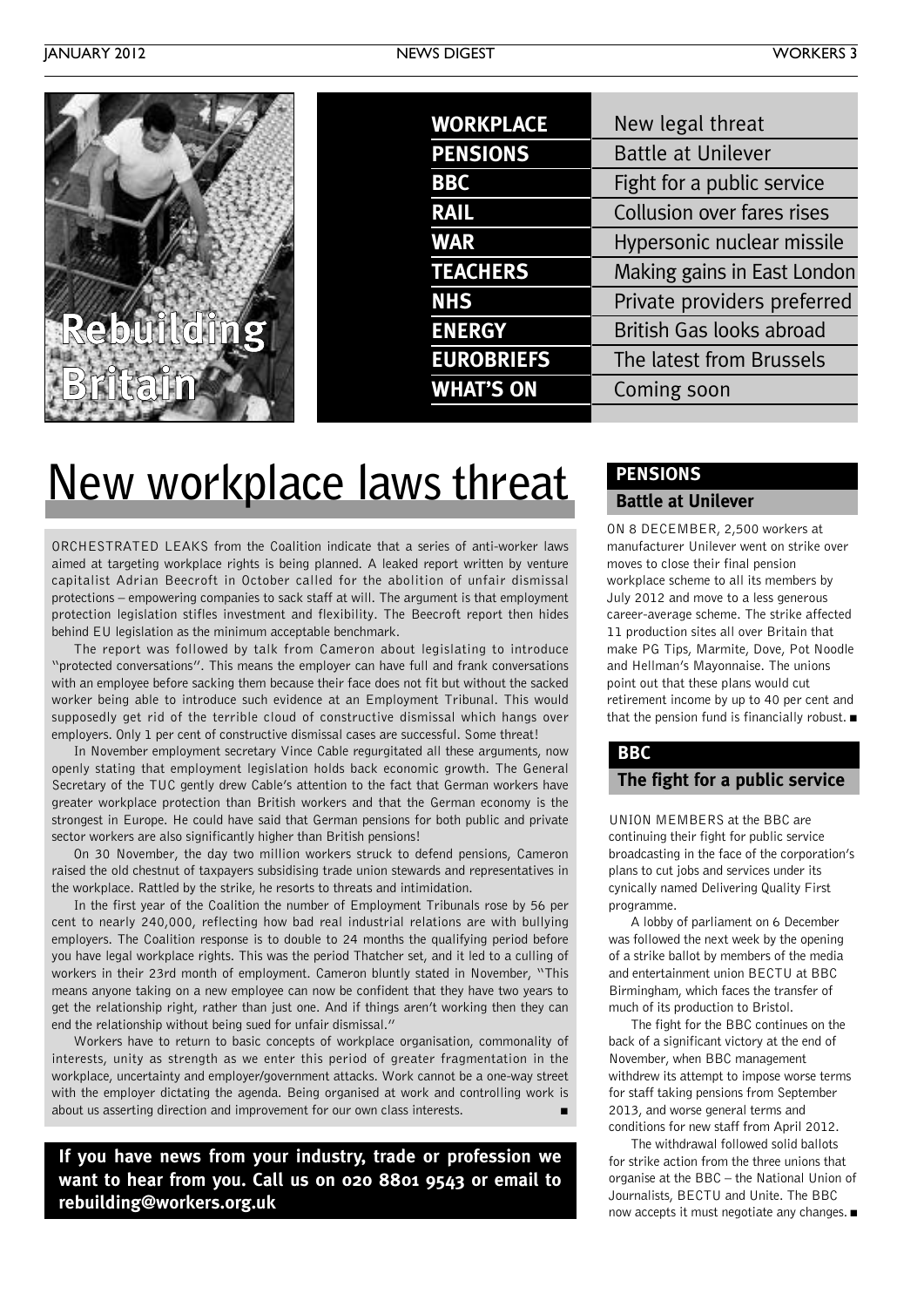# **EUROBRIEFS**

**The latest from Brussels**

### **Money, and more money…**

IN DECEMBER the markets were still wrecking European economies. Greece was running out of money and their 130 billion euro IMF bailout stalled. Italy, France, Spain and Belgium had to refinance loans totalling 17 billion euros. Next year, Europe's banks have to refinance 800 billion euros of debt. Ratings agencies decide the future cost of sovereign debt and the credit freeze continues: loans totalling 3 trillion euros are likely to be pulled out of Europe in the next few months.

In 2010 (the latest year for which full figures are available) Britain's gross contribution to the EU budget rose to £18.5 billion, up 5.7 per cent. Funds coming back from the EU fell by about a quarter to £8.1 billion.

### **Farming cash**

THE COMMON Agricultural Policy (CAP) subsidises big business. In 2009 the top 9 recipients were sugar processing companies, which received a total of 928 million euros: none was in Britain. Next year is expected to bring sugar shortages and a sharp price increase. France has 174 Common Agricultural Policy subsidy millionaires, many from banana-producing companies in French overseas territories.

### **Fishing for trouble**

SPANISH trawlers will no longer be able to fish in Morocco's waters after MEPs rejected the extension of a bilateral deal under which the EU paid Morocco 36 million euros a year for fishing licences. Morocco has now urged all EU fishing boats to leave its waters at once. The British fishing fleet will get a raised quota, but fewer days at sea. Many fishermen doubt it will help them at all.

### **Come on in**

WITH 9.5 per cent of Europe's workers unemployed – and more than half of Spain's young people jobless – the European Commission clearly reckons the figures aren't high enough. EU Home Affairs Commissioner Cecilia Malmström has unveiled a package of new measures aiming to make it easier for legal migrants to enter the EU. In November she launched a helpful website, the EU Immigration Portal, which provides information for foreign citizens interested in moving to the EU. **■**



**30 November, Newcastle: the pensions march lines the Tyne as workers in the North East joined with the rest of the country in protest at the government's plans. Many of the workers were on strike for the first time in their lives. Rallies took place from Scotland to the Isle of Wight – where <sup>a</sup> rally took place in St. Thomas Square, Newport, with the union members from St. Mary's Hospital and teachers as well as council workers and workers from the Jobcentre. See pages 6–7.**

# **Collusion over fares increases**

GOVERNMENT MOVES to connive with Britain's private train companies to raise profits have been exposed by a recent report from the National Audit Office. The report highlighted the fact that instead of reducing the burden on the taxpayer as claimed by transport ministers, the above-inflation fares increases that came into effect in January 2012 will mean more profits for rail companies and more dividends for shareholders.

The government has been forced to reduce the fares increases from an average of 8 per cent down to 6 per cent following a vigorous campaign by rail users and unions. But the maximisation of profit at the expense of workers many of whom have seen real terms pay cuts over the past few years continues.The private train companies will also be reaping a bumper profit increase from increased station car parking charges, which are completely unregulated by the government.

Today's railway companies have made huge profits out of privatisation. And no wonder: they currently receive in real terms nearly five times the public subsidy that British Rail received in its last year of existence. Even Sir Roy McNulty in his recent "Value for Money" report acknowledges the massive structural costs of a fragmented and privatised railway. It is obvious to all except him that ending profits by returning the railways to public ownership would substantially cut the need for subsidies.

McNulty's solution, enthusiastically embraced by the government, is to increase fares and attack the pay, conditions and pensions of rail staff. The imminent publication of the delayed government "command paper" in response to McNulty will reveal the challenges ahead for users and workers alike.

# **WAR**

### **Hypersonic nuclear missile**

THE USA is once more threatening the world. Last month it announced it had successfully fired a missile capable of travelling five times the speed of sound. The missile hit a target up to 2,300 miles away in less than 30 minutes.

Dubbed the Advanced Hypersonic Weapon, the missile will allow the US to bomb anywhere in the world within an hour. The question is, why develop it?

The Advanced Hypersonic Weapon,

like stealth bombers, Cruise missiles and the neutron bomb, is an offensive weapon designed to attack, strike first – a strategy the US military and government have advocated against anyone they object to since the end of World War Two.

Initially that list comprised the Soviet Union and the socialist bloc, but now it includes Russia, China, North Korea, Iran, Syria and Cuba – or more exactly, anyone and everyone they do not control.

The warmongers are rattling their sabres. This development must not be allowed to progress beyond a test to field deployment.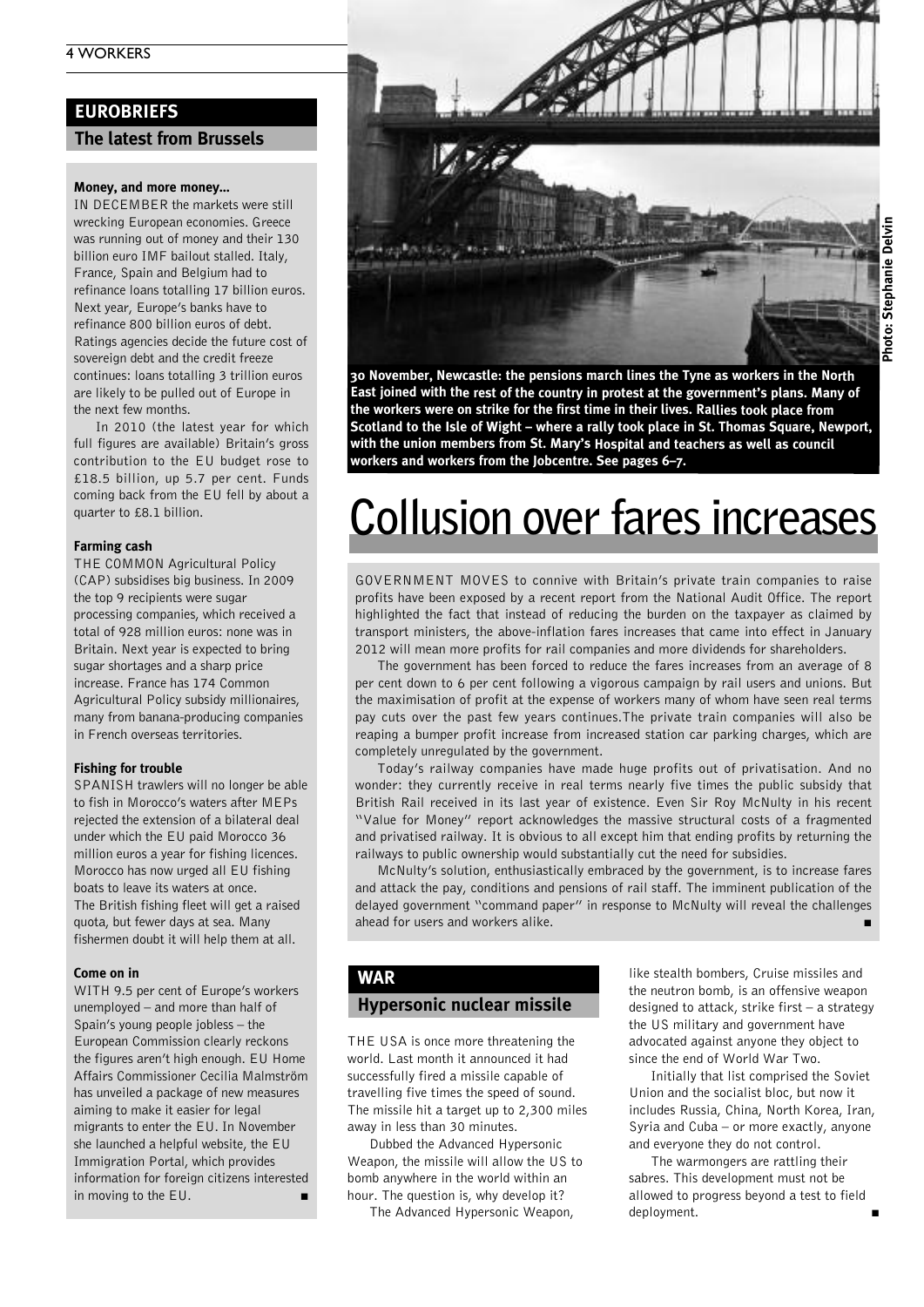# **East London teachers fight**

BACKED WHOLEHEARTEDLY by the National Union of Teachers, 78 striking teachers at Langdon School in Newham, east London, have waged a significant struggle against excessive workload and oppressive management – a growing problem in many schools. Following 10 days of strikes stretching over a number of weeks, an agreement was reached which enabled the union to suspend industrial action scheduled for 14, 15 and 20 December, and future planned actions in January.

Attempts to solve the problems by discussion and negotiation began in the previous academic year, but got nowhere owing to management intransigence. A first strike led to increased belligerence from the



**Langdon School, Newham.**

head and resulted in the suspension of several members of the leadership team, members of the NUT unhappy at the deterioration in leadership style. There were two references of the dispute to ACAS conciliation. After the first meeting, the union thought an agreement had been reached but it was never acted upon by the head teacher or by sections of the local authority. Instead, when intensified strike action followed (three days of strike on consecutive weeks), the head teacher recruited outside agency staff and used cover supervisors to replace the strikers on the days of the dispute.

Recruiting agency staff to replace strikers would have been illegal, so in order to allow it to take place, Labour-run Newham council intervened disgracefully by giving the agency staff temporary employment contracts for the days of the strike. This crude attempt at strike breaking not only increased strikers' morale but also antagonised teachers throughout the borough, who voted to request that the union consider involving them in a general trade dispute.

At the second ACAS meeting, the council became more constructively involved and an agreement was suggested, but the Langdon strikers rejected it, as it did not contain enough safeguards for them and contained too many loopholes favourable to the head. Half a dozen points were suggested for union negotiators to take back. As strikes resumed, the LA made a revised offer which was recommended by union negotiators and the school reps, and which proved acceptable to the strikers. Then the strike action was suspended and the teachers returned to work.

The agreement means that there will be: an independent survey on workload and oppressive management, with NUT input on questions, to be referred to the LA; a mechanism for dealing with the 28 existing workload issues, involving the LA and governors; the appointment of a senior leader, to whom staff will have access, to work in school at least 2 days a week; and a mechanism for referring school-based disputes to the LA and NUT. This approach will considerably strengthen the NUT group's position in the coming months.

At the peak of support from parents and at its strongest in terms of the action (the number of strikers had continued to grow), the NUT group felt that with this agreement the time had come to get back inside school in order to maintain their strong links with their students. Though the strike action has been suspended in order to progress the dispute, it has not been called off. There is still a live ballot and there will be a return to strike action if is needed. The teachers remain in dispute and anticipate being so for months yet.

This dispute proves that collective action works: considerable gains have been made that were only possible because the union group was willing to stand firm in the face of massive bullying and strike-breaking attempts. A solid and united strike was maintained in very difficult circumstances. Also, there was brilliant support from the NUT at all levels: school, association, London Region, national officials and national executive members. The action has shown that the NUT is a union that fights for its members and stands up to bullies at work. The school group has been transformed with new members, new strikers, new pickets, new speakers and new organisers. The strikers have shown enormous solidarity and have complete confidence in one another. Morale is high and many lessons have been learned. **■**

# **WHAT'S ON**

# **Coming soon**

### **February**

**Wednesday 15 February, 7.30pm. Conway Hall, Red Lion Square, London WC1R 4RL. Nearest tube Holborn. "Trade Unions – Dead or Alive?"**

The press continually carry the obituaries of trade unions. Yet they survive, as organic and necessary to the working class as the air we breathe. But what state are they in? Are they truly alive, or just going through the motions? Can they regrow, or will workers let them fade away? Come and discuss the future for working class organisation. Everybody welcome.

# **Private providers preferred NHS**

IN NOVEMBER the Department of Health published lists of services which "Any Qualified Provider" can bid for or offer to patients. This is to replace the unified integrated National Health Service as the "preferred provider", which it has been for 63 years.

Patients will be given a choice as to who can provide them with the health care they need – "patient heal yourself"! No provider will be guaranteed a level of patient throughput.

These changes come in before the demise of the Primary Care Trusts, and before the General Practitioner Commission Groups are established – and even before the Health and Social Care Bill is enacted. They will introduce duplication, confusion and chaos, and waste precious NHS resources. Out of the chaos will come private monopoly, as has occurred with every privatisation in the past 25 years. **■**

# **ENERGY**

# **British Gas looks abroad**

BRITISH GAS owner Centrica, currently being wooed by Russian utilities companies, has announced a multibillionpound deal to get gas supplies from Norway until 2025. The deal will involve joint exploration and exploitation of new and existing fields between Centrica and Norway's StatOil – and raise Britain's imports of gas from 50 per cent to 70 per cent by 2020. This may partially address the immediate need for power supplies but it fails to address medium or long term strategies around keeping the lights on (see "Running out of power"), p11. **■**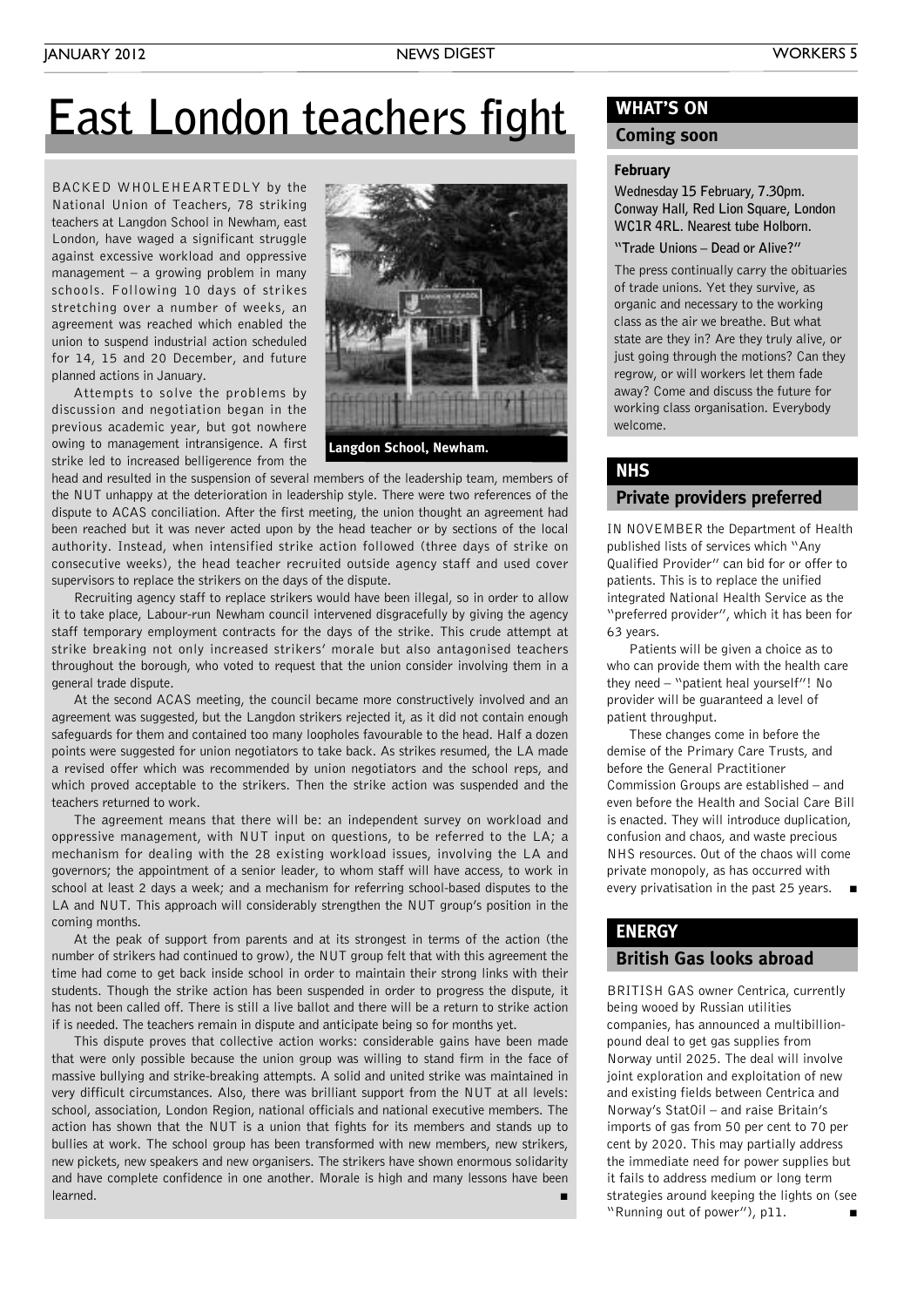



**Pensions: a nat** 

THE UNPRECEDENTED national stoppage of 30 November was the best possible riposte to the Coalition's economic statement of 29 November. Two million workers striking, marching, providing emergency cover or showing solidarity with striking colleagues was a great uplift to the people of Britain. Over 30,000 people attended the central London rally. Across Britain thousands of picket lines and hundreds of marches and rallies proclaimed that organised workers still can and will act together.

Despite over 240,000 jobs being lost in the last 12 months in the public services trade union recruitment is soaring. Those who thought unions were museum pieces are changing their minds. Picket lines across Britain were the clear sign of members taking control of their dispute, a membership taking responsibility for their own organisations and themselves.

In health, the Royal College of Nursing and British Medical Association, neither of them on strike, made their presence visible on the picket lines. Both are committed to ballot for industrial action if the December negotiations between the government and TUC are fruitless. As no offer in any pension scheme is on the table or has been during the last 8 months of talks then they need to dust off their balloting procedures. It is time both organisations affiliated to the TUC so as to demonstrate a greater trade union unity.

The government's only plan, plan A, is rapidly collapsing around their ears as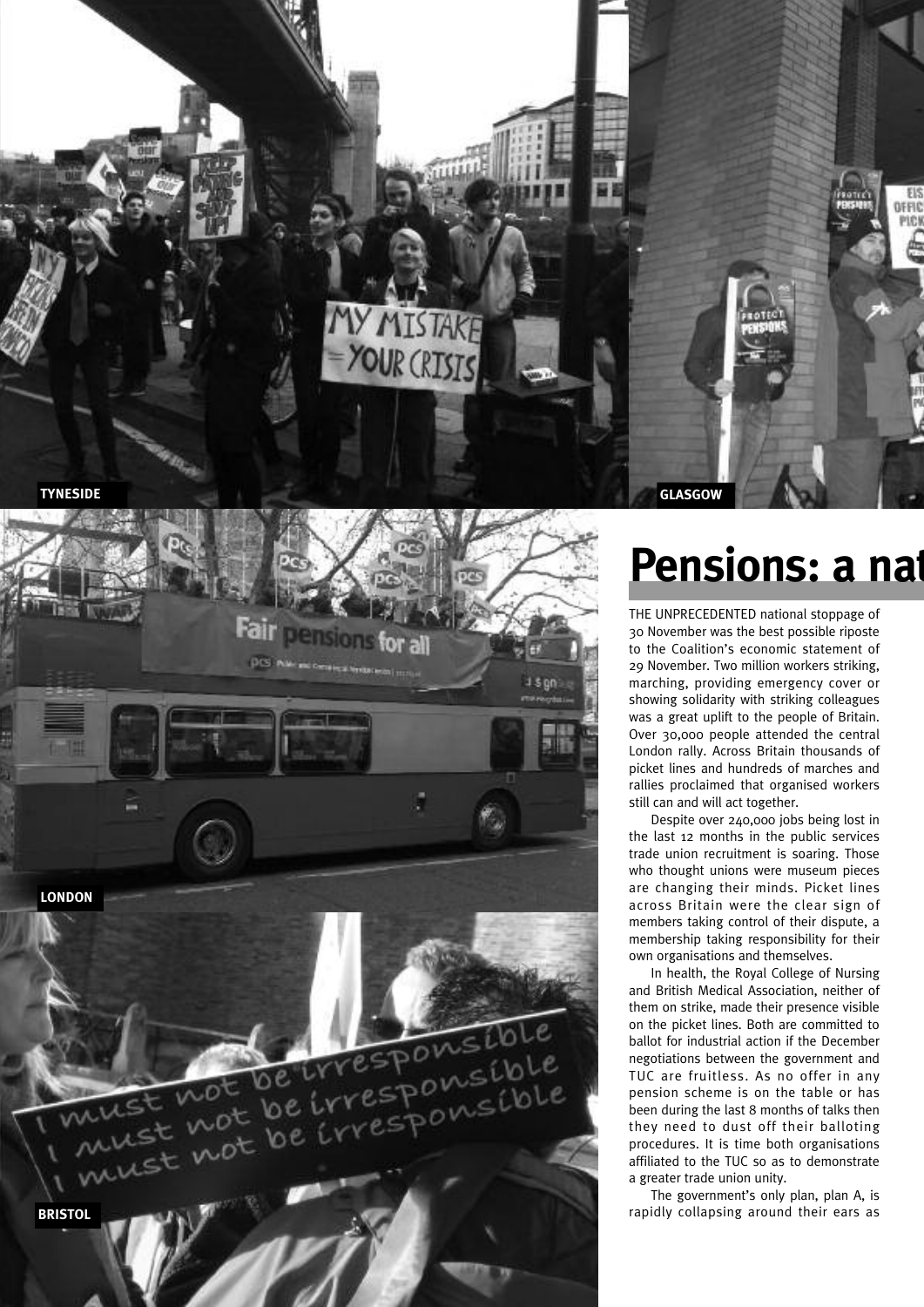# Home Office South Yorkshire Branch **PCS** Public and Commercial Services Union | PCS, Org.uk

# **Pensions: a nation in struggle**

*<u>AFFICIAL</u>* PICKET

Ï٦

their predictions for growth tumble  $-$  0.9 per cent for this year, reduced to 0.7 per cent in 2012. Additional taxation hitting public sector workers, along with the proposed pensions contribution increase of £3.6 billion, will add insult to injury following two years of pay freezes and the derisory 1 per cent increase for four years from 2013. This will equate to a 16 per cent cut in living standards during the existence of this government. Economic indicators of the quality and standard of living are already equating to the lowest figures since the early 1970s.

Unemployment has now hit a 17 year high of 2.62 million, with youth unemployment topping 1 million for the first time ever. Throughout this period the growing inequality over wages and pensions is harshly demonstrated. The High Pay Commission report shows the salary for the Barclays Bank chief executive rose 5,000 per cent in the last 30 years, compared to three times for the average worker. The average director's pension in Britain's top 100 companies is £227,000 per annum. The average public sector pension is £7,800, and £2,800 for women in local government.

We've already been forced to give our wages to the banks and now their government asks us to starve and freeze in old age. We need to wise up.

**• As WORKERS went to press, the outcome of the December negotiations with the government was still unkown. ■**

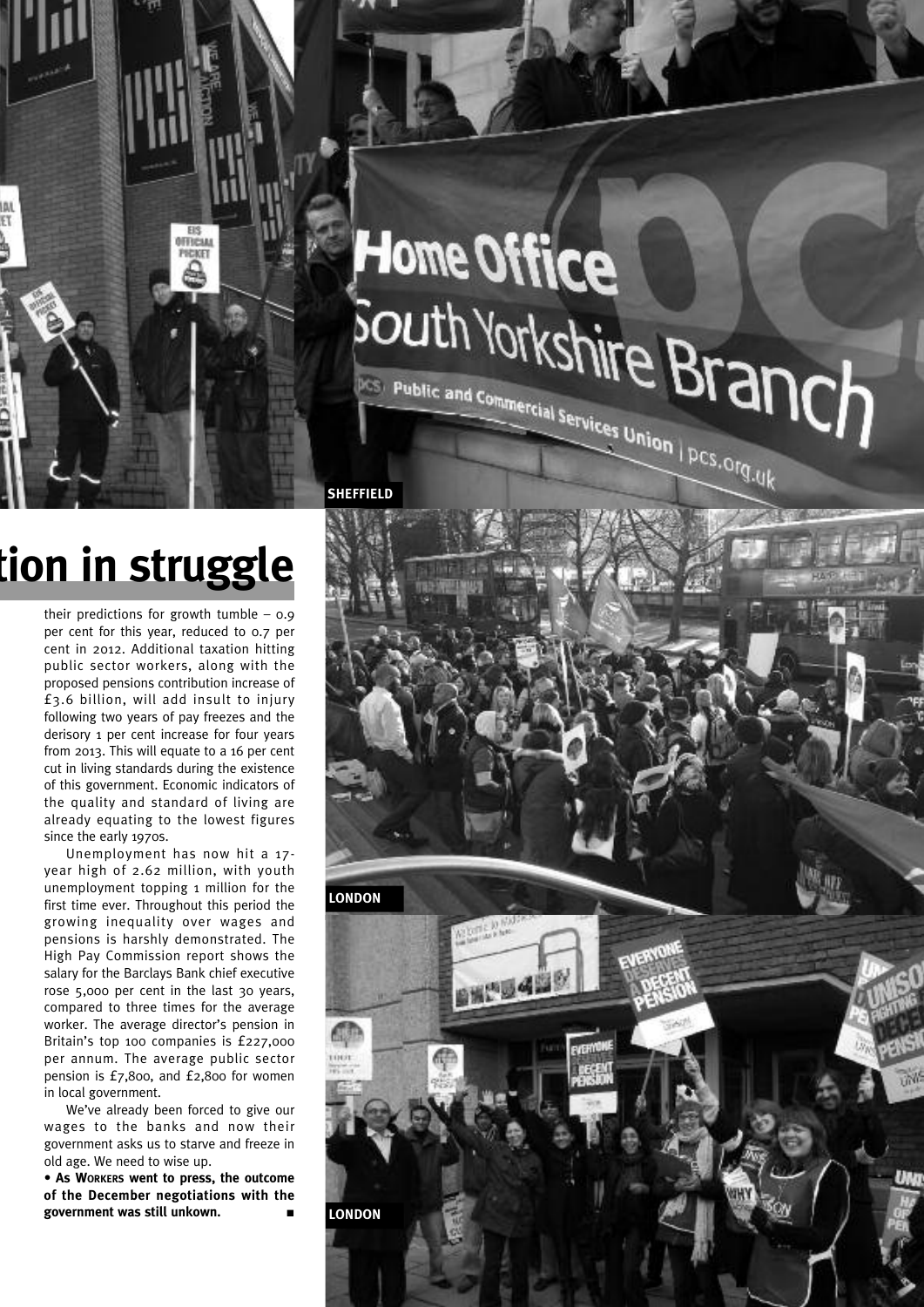The festive season and the holidays have again brought home to **let's keep it that way!**

# **The fight for work in Britain's cultural indu**

NO DOUBT MANY readers will have taken the opportunity over Christmas to visit a favourite museum, catch a favourite band or orchestra, take friends or family to a seasonal ballet or panto, be enlivened by jazz at a local pub. Even for the stay-athomes there will have been the experience of some great character acting on radio or television.

Some will have felt compelled to join forces and put on their own community show or dance events. There's no lack of enlivening inspiration around – from Brazilian to Bangra, from classical to ceilidh. The English Folk Dance and Song Society reports little let-up in the popularity of social dance and more is in evidence in dance classes and folk festivals from Shetland to Sidmouth.

Ours is also a singing nation: the harmonised sea shanties of the south coast, the Welsh Choirs, the Gaelic vocals of the Western Isles, the classical song tradition of the concert hall, the raw rap of the urban studio to mention but a few.

For others it's the more reflective tasks of oils on canvas or poetry on paper. The brass, pipes and wind band movement continues to involve many tens of thousands - persisting long beyond their origins in mine, mill and other workplaces. Remember that great film 'Brassed Off'? From nursery to older age (as demonstrated by Live Music Now), music and other arts have proven vital for educational development.

# **Behind the scenes**

Yet we must recognise that behind this swirl of activities lies considerable teaching of a high order and professionalism that's world class. Now it's from these workers in the field that an epic appeal has gone out. They warn that a terminal decline to this whole picture could set in if erosion of such teaching and standards is not halted, if the debilitating or axing of key arts organisations is not resisted.

To flag up this danger, a campaign has been initiated by eight trade unions whose members are directly affected by the current undermining of our cultural life by a failing capitalism. It's called "Lost Arts"



**Modern British opera: dress rehearsal for "The Loving of Etain", written by composer Eddie McGuire in collaboration with playwright Marianne Carey.**

and intends to defend the arts by first of all finding out exactly the extent of the attack and undermining.

A glance at the unions involved shows the really wide range of professional skills that provide the backbone to our culture. We have the Musicians' Union, Equity (actors), BECTU (broadcasting, film, theatre and leisure), the NUJ (journalists), the Writers' Guild and the large unions (Unite, PCS and Prospect) that have smaller sections working in the cultural field. An absence that will be rectified at a later date is Unison, which represents those working in museums and local government arts and heritage activities. Support is coming in from many other organisations such as the Book Trust, the British Archaeological Trust, the Scottish Artists Union, the Society of Playwrights, and so on.

In the seven months since the campaign started, £21 million has already been cut from arts funding in Britain – estimated to be a loss of over £42 million to the national economy. (Yes, through royalties, copyrights, sales and touring the arts are an earner and not a loser – a measure of the quality that has been built up).

Public funding is an established characteristic of arts in Britain. It is often forgotten that it was the third component – along with a National Health Service and a free education system for all – which our class fought for and achieved during and after World War Two. Administratively it took the form of the Arts Council of Great Britain. That model has been gradually divided, distorted and riddled with the privatising ethos.

Yet it is still this public funding that provides 53 per cent of backing for the cultural industries. Earned income (ticket sales, royalties, etc.) brings in 32 per cent. What is called "business investment" in arts has been falling 7 per cent each year since 2007, now standing at about 15 per cent of total arts funding. Instead of "arts for all" it may soon become "arts for those who can afford it"  $-$  if it is even there at all, with music and drama services shutting down and instrumental music teachers being made redundant.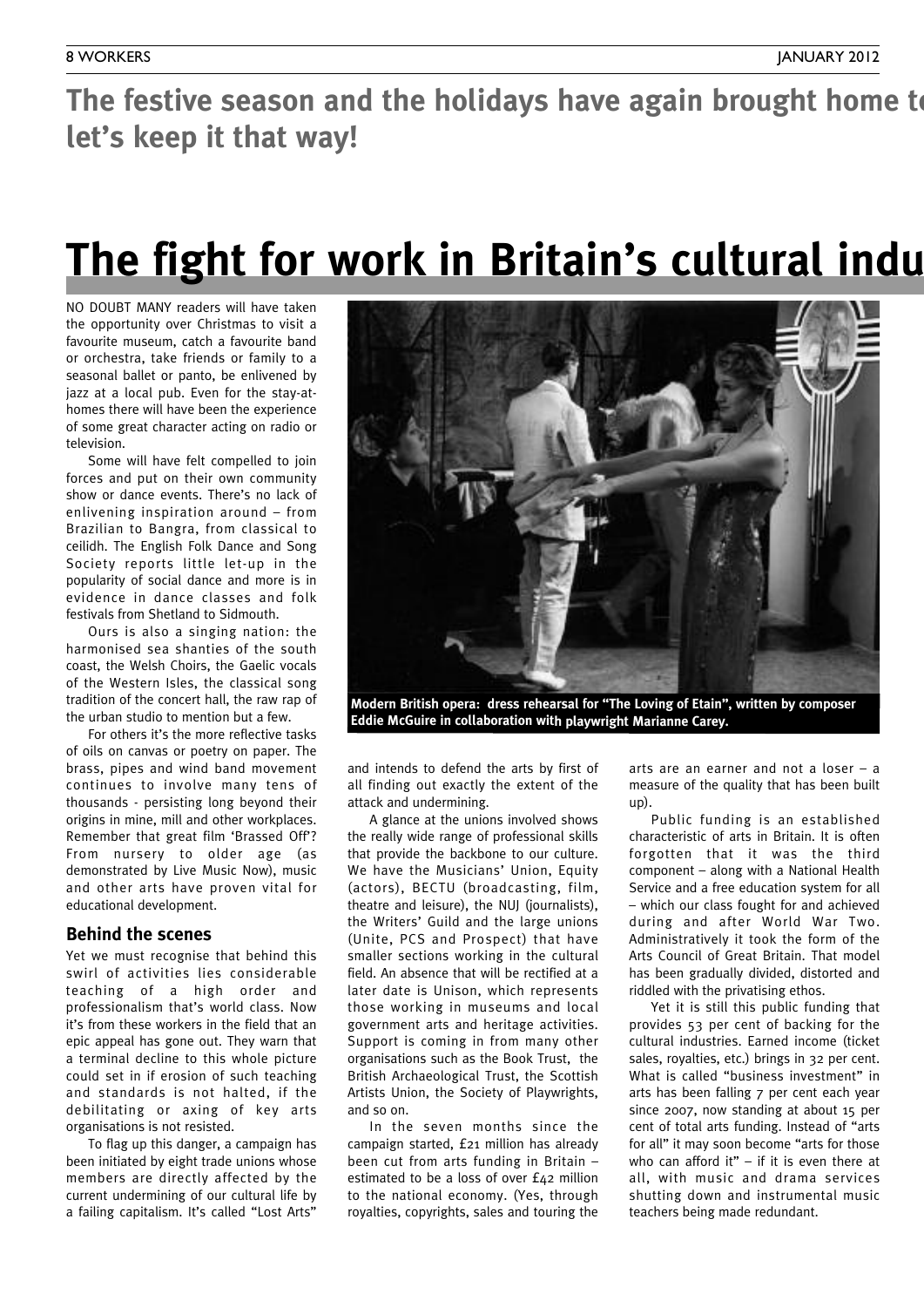# o many of us just how much the arts can enhance our lives -

# **stries**

Out of hundreds of examples of threats to the arts some stand out  $-$  like both Mendip District Council and Somerset County Council chopping their entire arts budgets; Yorkshire Libraries & Information closing its Music and Drama Collection and Service; closure of the University of East Anglia's Music Department; Argyll & Bute Council selling off the superb outdoor, music and drama residential facility at Castle Toward (gifted to the nation, part of the death knell of such residential centres so beneficial to youth throughout Britain); a 50 per cent cut to the National Youth Orchestra of Scotland and its Jazz Orchestra; a £140,000 cut to the City of Birmingham Symphony Orchestra and resultant 3.2 per cent pay cut.

# **Fighting tactics**

Often the dilemma is whether to suffer and live to fight another day or to cease working. The occupation or work-in is hardly applicable in most of these jobs – although the Musicians' Union in its second year (as a forerunner to the Amalgamated Musicians' Union) hit on some innovative tactics: an 1886 opera at Her Majesty's Theatre London saw half the orchestra walk out after the first act, coordinating with stage-hands and carpenters who walked out after the second act. With worrying talk of a BBC review of its music budget (this is the biggest patron of British orchestras), the tactics of the Britain-wide Musicians' Union strike of 1980 that saved the orchestras (though sadly not the Radio Orchestras and "Big Bands") will have to be revisited.

It was that year, 1980, that Musicians' Union membership reached a peak of over 41,000. In the decline of general union numbers since then, the MU has managed to keep membership above 30,000 - but the present decline in arts funding is again beginning to bite. Union membership in the full time, fully contracted stage and theatre orchestras has proven very resilient. A vast array of other music tasks are represented by the union - from those playing in jazz or folk bands to the composer, conductor, instructor or DJ. This union has plugged "Keep Music Live" for

# **"Instead of 'arts for all' it may soon become 'arts for those who can afford it'…"**

decades – the phrase seems to have entered everyone's vocabulary – and a long campaign against the punitive Licensing Laws seems to be coming to fruition now. This had imposed a draconian system of payments on even the smallest pub or venue that employed musicians in England and Wales. The musicians who play these venues can be the first to lose out as the traditional British pub culture is ruined by exploitation and bankruptcies.

Behind the very special British tradition of stagecraft, both live and recorded, lie the endeavours of Equity, the actors' union. From stand-up to Shakespeare, to the opera chorus, it has been representing a perplexingly diverse

industry since 1930. Through a focus on youth recruitment, its 36,000 members include 5000 students. The veteran actor Simon Callow points to the need for "strength in numbers in a complex industry, to improve and defend our position. Equity is a unifying factor, with its expert knowledge, speaking for actors and to actors – indispensable."

And behind or often in front of the actors and singers there is BECTU, for those working in broadcasting, film, theatre and leisure crafts. 1991 saw the current formation of a union that can trace its origins back to 1890 and the Theatrical and Music Hall Operatives Union. It represents visual art crafts as well. However, there have also been efforts to create specialist unions for visual artists – a profession that has long been at the bottom of the ladder compared to all other art forms. One of the youngest trade unions is the 10-year-old Scottish Artists Union with 700 members, already gaining valuable experience through several high profile campaigns and collaboration with

*Continued on page 10*

# **Meet the Party**

**The Communist Party of Britain's new series of London public meetings began on 29 September 2011 and will finish on 14 June; except on May Day, all are held in the Bertrand Russell room, Conway Hall, Red Lion Square, Holborn, London WC1R 4RL, nearest Tube Holborn. Other meetings are held around Britain. All meetings will be advertised in What's On, see page 5.**

**The theme of the next meeting, on Wednesday 15 February, will be 11** The theme of the next meeting, on Wednesday 15 February, will be<br>**12 Trade Unions – Dead or Alive?". Details of further meetings will be announced in WORKERS and at www.workers.org.uk.**

**The Party's annual London May Day rally is always held on May** M **Day itself, regardless of state bank holidays – in 2012, Tuesday 1 May, in Conway Hall, Holborn. There will also be May Day meetings elsewhere in the country.**

**As well as our regular public meetings we hold informal** M **discussions with interested workers and study sessions**

**for those who want to take the discussion further. If you are interested we want to hear from you. Call us on 020 8801 9543 or e-mail to info@workers.org.uk**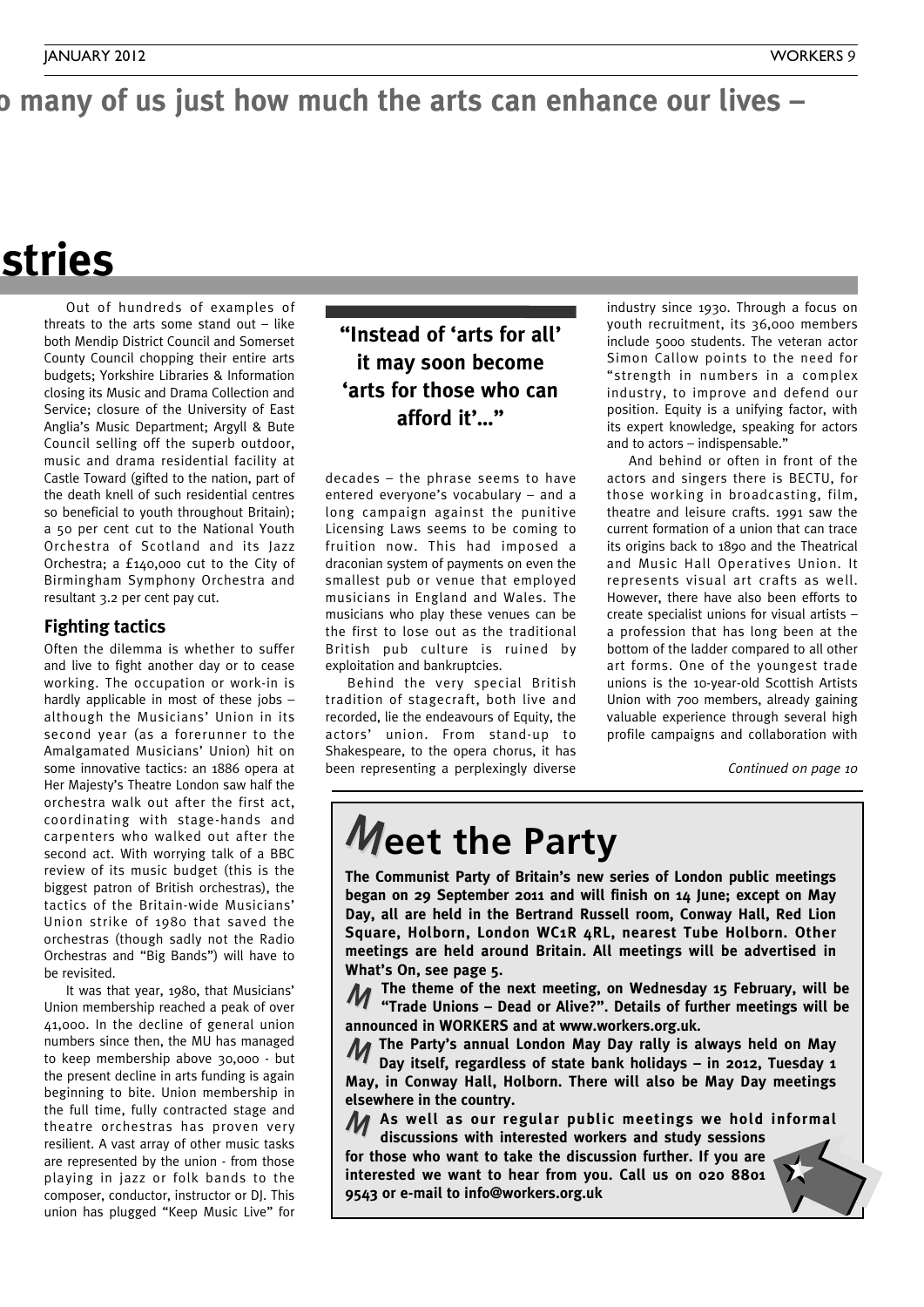

*Continued from page 9*

its counterparts in the rest of Britain.

Under the umbrella of the TUC (and STUC in Scotland) these unions coordinate their actions through the Federation of Entertainment Unions, which, together with the unions already mentioned, brings in the NUJ (the world's largest journalists' union with over 40,000 members, founded in 1907), Unite, the Writers' Guild, the Society of Playwrights and the Professional Footballers Association (an interesting addition – coming to public notice for their "united British team" motion at the recent TUC). Founded in 1907, the PFA has 4,000 members in England and Wales, with the affiliated PFAS in Scotland. The federation of unions represents over 130,000 working in the cultural sector.

# **Fight back**

The potential is there for a fight back, a vigorous defence. There is much that is unique about British culture created by those who work in it and those who listen and participate – from the pioneering visuals of Tate Modern, to the Royal Shakespeare Company, to our jazz and folk festivals, to our groundbreaking BBC Radio 3, envy of the world for the presentation of musical classics.

The vitality of our popular music can also be world leading. But it takes quality and effort, not just a cheap exploitative commercialism. The Beatles did it in the 1960s. Now the Tottenham-born vocalist Adele Adkins has matched their achievement, selling 12 million albums (titled "21") worldwide in 2011 and with 3 million sold in Britain, the fastest selling ever. This helped reverse a general nosedive in album sales. (Legal downloads now account for 28 per cent of sales, with more efficient providers like iCloud and Spotify). Behind such success lies talent and teamwork - and arising out of the innovation and creativity outlined above.

Bringing back revenues to Britain is a major task carried out by the royalty collecting body the Performing Rights Society – a complex operation of licensing British owned copyrights in every country of the world for performances on TV, radio, internet, downloads, mobile phones, juke boxes or any other system. However, taking into account all sources, the British music industry has declined in value for the first time, down  $4.8$  per cent to  $£3.8$ billion since 2009. Other sections of the creative industries such as film and animation, computer games (bringing back the symphony orchestra in a big way), and touring exhibitions and productions make an invaluable contribution.

All this and more is part of our legacy and our future that is undoubtedly worth fighting for!



# **CPBML/Workers Public Meeting, London Wednesday 15 February, 7.30 pm "Trade Unions – Dead or Alive?"**

Bertrand Russell Room, Conway Hall, 25 Red Lion Square, London WCIR 4RL. Nearest tube Holborn.

The press continually carry the obituaries of trade unions. Yet they survive, as organic and necessary to the working class as the air we breathe. But what state are they in? Are they truly alive, or just going through the motions? Can they regrow, or will workers let them fade away? Come and discuss the future for working class organisation. Everybody welcome.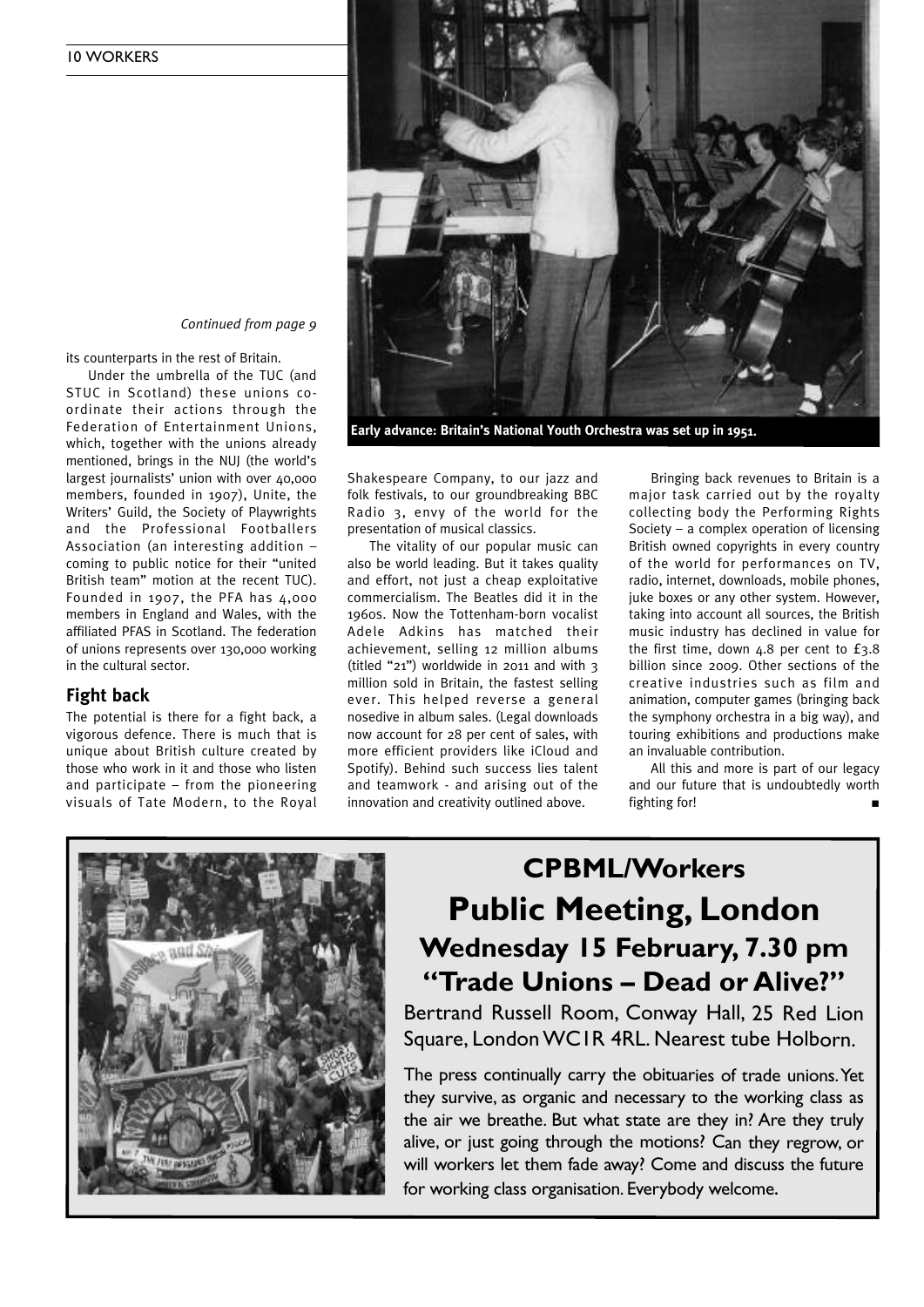**Along with protecting our territorial integrity, securing energy supplies must be the top priority of any government. But it hasn't been for nearly 30 years, with disastrous results…**

# **Running out of power**

FOR THE past 25 years we have had governments that have placed our energy supply in serious jeopardy. In this, they have been aided by the European Union, by green bigots, by reliance on the socalled free market and finance capital – and by the failure of the working class to understand just how serious the position is.

For a succinct summation of the problem, listen to a capitalist, Rupert Soames, a grandson of Winston Churchill. He runs a rarity, a British manufacturing company – Aggreko, based in Dumbarton, where it makes mobile generators used not just for one-off events but also for countries where the power supply is not secure (which is most of the world). It's a huge manufacturing success: on 18 October it announced it would make pretax profits of at least £320 million. About a year ago Soames warned that urgent action is needed to secure Britain's power supply. This is what he told the Scottish Parliament:

"Over the next eight years a third of our coal-fired capacity, two-thirds of our oil-fired capacity, and nearly three-quarters of our nuclear capacity will be closed down either through age or the impact of the European Large Combustion Plant Directive."

He went on:

"I don't know an example of any industrial country anywhere in the world planning to lose so much of its generating capacity so quickly. Absent a massive and immediate programme of building new power stations, with concrete being poured in the next two years, we will be in serious danger of lights going out."

The National Grid stands to lose 30 per cent of its capacity by 2019, and we are probably beyond the point at which we can start building to plug the entire gap. Then Britain will join the developing countries that are Aggreko's big customers. And when lights go out, industry and commerce stop, operations stop in hospitals, traffic

**This article is an edited and updated version of a speech given at a CPBML public meeting in London in November.**



lights fail, sewage farms stop working. People die.

# **Shutdowns**

It could happen earlier: by the end of 2013 the EU Large Combustion Plant Directive will have shut 9.8 gigawatts of oil- and coal-fired generation – on their own, 12 per cent of our total capacity: Tilbury, Cockenzie in Scotland, Didcot, Ferrybridge 2, Ironbridge, Kingsnorth, Littlebrook, Fawley and the Isle of Grain.

The EU Directive came into force in Britain in 2008, and applies to all combustion plants with a capacity of more than 50 megawatts (in practice, all the

coal, oil and gas plants linked to the National Grid). It sets limits on the maximum levels of emissions of nitrogen oxides, sulphur dioxide and particulates (bits of ash, etc). Power stations had two options: either "opt in" by meeting the new limits (through technologies such as flue-gas desulphurisation) or "opt out" and close by 2015 at the latest.

In the intervening period, "opted out" plants have new limits on their emissions, forcing them to burn low-sulphur coal – which means coal from outside Britain. Never mind that our coal still produces less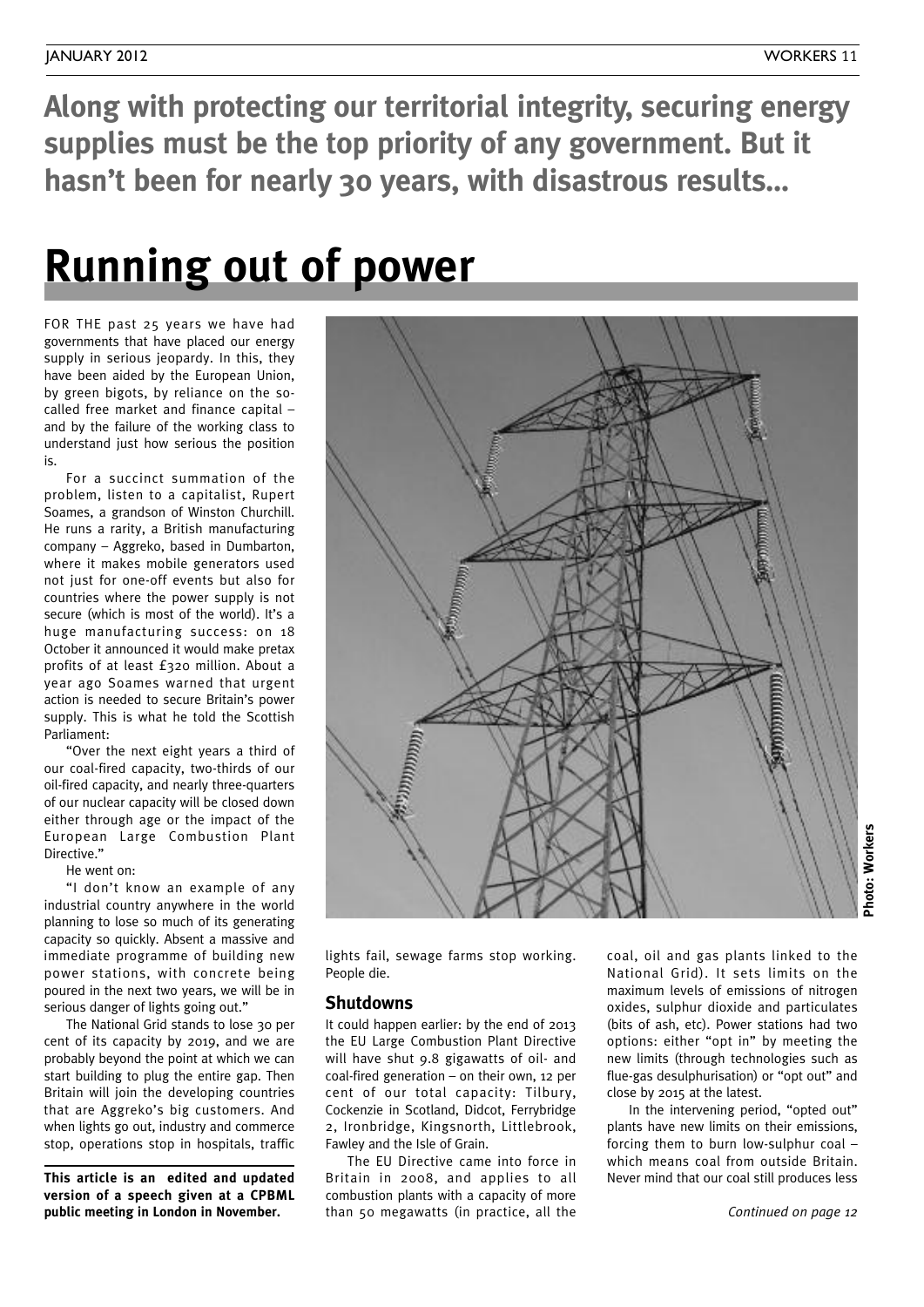*Continued from page <sup>11</sup>*

sulphur (1.6 per cent average) than burning oil (2.9 per cent average).

Out of around 27 gigawatts of coalfired generation, power stations generating 13 gigawatts "opted out". So here was the first sign of planning for over a decade: planning to lose around half of our coalfired capacity. Planning for decline, but no planning to fill the gap. In addition, closures of 8 gigawatts of ageing nuclear power stations are anticipated by the end of 2015. Since 2008, though, some nuclear plants have had their lives extended, in particular Hinkley Point B, Hunterston B, Hartlepool, Heysham 1. But the extensions reach just to 2019.

Britain has around 80 to 85 gigawatts (thousand billion watts) of generating capacity. The bulk  $-$  80 per cent  $-$  comes from burning coal, oil and gas; and almost half of this is gas. Nuclear provides around 13 per cent, other renewables (mainly wind) just 6 per cent, and hydroelectricity 1 per cent. Not all of the energy is available all the time: no power stations can run continuously, and wind power, obviously, needs wind. So we need the 80 to 85

gigawatts to service average maximum demand of around 60 gigawatts. Around 7.5 per cent is lost through transmission. We need a safety cushion, and we are losing it fast.

How did we get to this point? Go back 25 years and Britain's energy industry – electricity and gas – was in state hands. Gas and electricity were both nationalised in 1948 following the disastrous winter of 1946/7 when the government had been unable to maintain electricity supplies. Power was switched off for 5 hours a day, industries lost power completely, radio broadcasts were reduced, television suspended, magazines told to stop publishing, etc.

### **Planning**

Following nationalisation, British Gas and the British Electricity Authority (that became the CEGB) set about securing the nation's energy supplies, and did so with great efficiency. It's called planning – out of fashion these days – and it built up a highly developed industry.

Then the capitalist state decided that it would not assume any responsibility for the provision of energy. In came privatisation, and out went planning. The idea was that the market would provide, specifically the wholesale electricity market, with government intervention limited to incentives to produce power. If new power stations were needed, industry would build them. But the market hasn't provided; hence the looming shortage.

In 1986, Thatcher privatised British Gas to be followed four years later by the privatisation of electricity supply. Fortunes were made by the new owners, increasingly foreign. E.On and RWE (npower) are German, EDF is French, Scottish Power Spanish. That's four of the big six electricity companies.

No one loved the market more than Blair. He even pushed it onto a notunwilling EU in 2007: "The European Council decided in particular that supply and production activities should be separated from network distribution to allow competition on the networks, as already happens in the UK. … This means that for the first time, at least at distribution level, British companies can compete on equal terms with French or German companies—in particular, in France and Germany, not just here in the UK. That will bring reduced costs to business and to customers, and again it has our full support," he said.

Yet our supply is less secure than at any time in history, and French, German and Spanish companies have moved in to take over the bulk of Britain's energy distribution. Increasingly, these foreign owners are treating the British people as a captive colonial market. As the DAILY MIRROR exposed last year, French-owned EDF Energy increased gas prices here by 22.9 per cent and electricity by 12.3 per cent since the start of 2011. In France, gas prices went up 15 per cent and electricity



# **The solar power money machine**

SOLAR POWER is an expensive bad joke for most of Britain. One of Labour's last contributions to Britain's energy disaster was the introduction of special feed-in tariffs and incentives for domestic solar power. You could install solar panels and be guaranteed 41p per kilowatt-hour for any electricity you feed into the grid. That's about 10 times what you get for feeding electricity in from a hydroelectric plant.

If you lived in a house with a large enough south facing roof, and had £10,000 spare to invest in the installation, you would be getting an

inflation-linked, tax free return of around 10 per cent, guaranteed for 25 years. The estimated cost to the taxpayer was £8.6 billion – £70 per UK household per year for 20 years. Or to put it another way, a transfer of wealth from everyone who doesn't own a house with a large roof and hasn't £10,000 spare to people who do. That's the kind of redistribution of wealth Labour got into.

When the government halved the  $\Xi$ subsidy recently – it's still a pretty attractive investment, better than buying government debt! – Friends of the Earth threatened legal action. **■**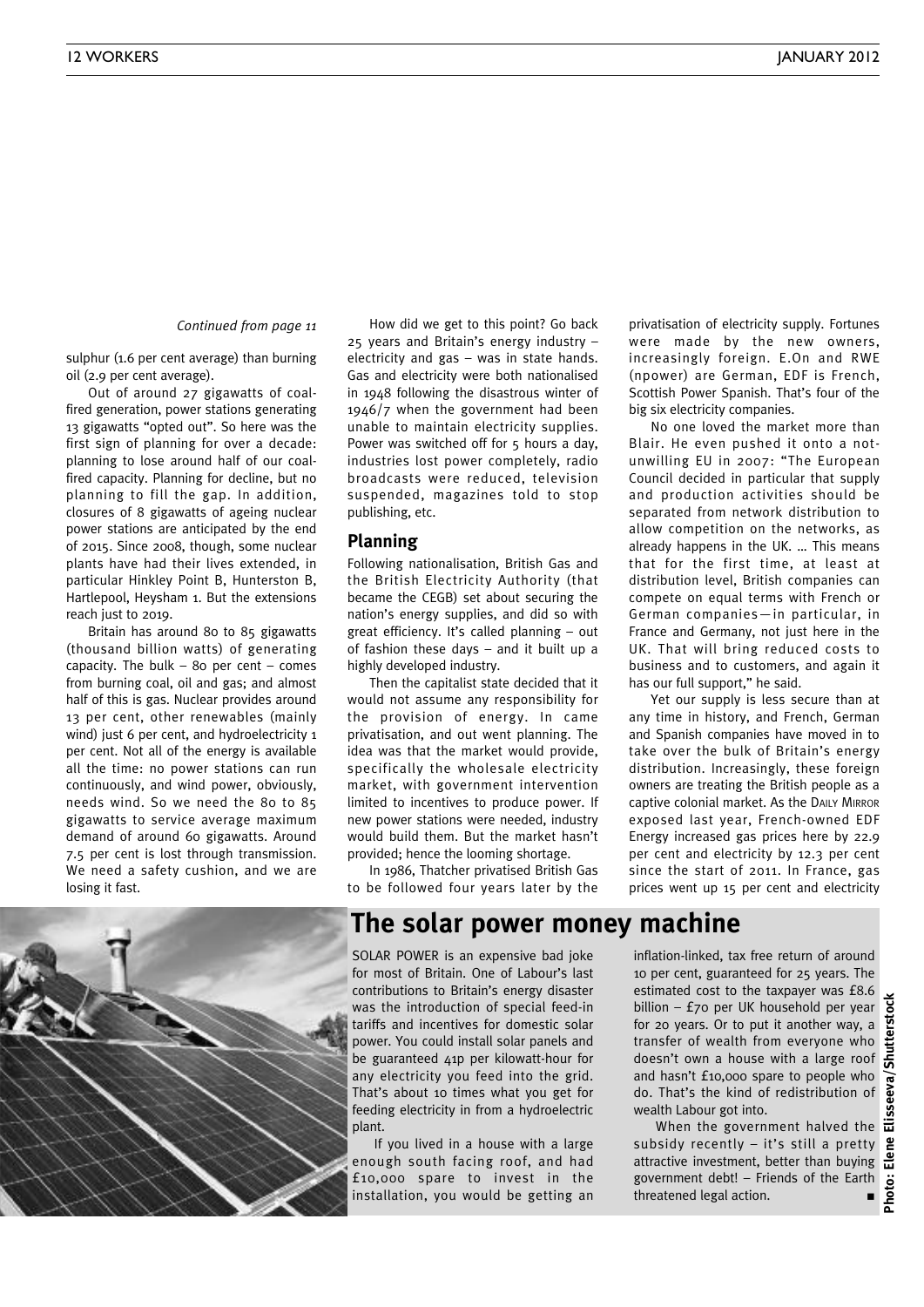by just 3 per cent. At npower, owned by RWE, gas rose in January by 21.6 per cent while in Germany RWE's customers faced an 11 per cent rise. E.On's UK customers had leaps of 21.4 per cent for electricity and 21.6 per cent for gas; its German customers saw electricity rise by an average of 6.7 per cent and gas by around 9.1 per cent.

There are effectively no controls on electricity prices – not since Labour told Ofgem, the Office of Gas and Electricity Management, to remove price controls, which it did in a phased way between 2000 and 2002. No wonder we pay a fortune for power. And those who can't afford it die. According to the charity National Energy Action, between 25,000 and 30,000 old people die early in the winter because they can't keep warm enough.

When prices started soaring, so did fuel poverty – that's when you have to spend 10 per cent or more of household income on fuel costs to maintain sufficient health and comfort. Labour pledged in 2001 to abolish it for vulnerable families by 2010, and for all families by 2016. Then it took the brakes off price rises in 2002. From 2 million households in fuel poverty in 2003, this year the figure reached 6.6 million households.

If there's one thing that's even worse than expensive electricity, it's no electricity. But get used to the idea. Steve Holliday, chief executive of the National Grid, told Radio 4's TODAY programme on 1 March 2011 that the days of permanently available electricity are coming to an end. People, he said, would have to "change their behaviour" and consume electricity "when it is available". It's hardly sarcastic to speculate that this will mean you can only put the fire on in daylight hours when the sun is shining and a good wind is blowing.

In February last year Ofgem warned that after 2015 our energy supplies might not meet demand. Well, surprise, surprise. Actually, the mining and electricity supply unions were warning in the 1980s that this would result from privatisation.

How can Britain fill the gap? One way would be to use the coal that still sits in

# **"If there's one thing that's even worse than expensive electricity, it's no electricity. But get used to the idea…"**

vast quantities under our land. But there we come up against the Large Combustion Plant Directive. New plants will need to stop carbon gases being emitted – and there is a way: it's called carbon capture and storage technology. This and the previous government say they want to "encourage" the technology. It is still not fully developed though tests in Norway have been very successful. Nothing has been achieved so far apart from a tiny pilot plant at Ferrybridge, Yorkshire, that is looking at one-fortieth of the station's output and then only at one part of the process. At present there is not a single idea for a new coal-fired station that has planning consent.

### **The nuclear necessity**

Another way would be – and will probably have to be – nuclear. If we don't build any new nuclear power stations, all but one (Sizewell B) are scheduled to close by 2023. In October 2011, the nuclear industry announced plans to build up to 16 gigawatts of new nuclear capacity in Britain, but nothing has actually happened. It takes time, rightly, to get plans right and go through the planning process. But we are woefully late. Ten years ago, when the government looked at the loss of nuclear generating capacity, it thought, fancifully, that renewable energy could fill the gap. So nothing was done until 2007, when it announced plans for 10 new nuclear stations.

But as with just about everything Labour did, it expected the market to carry out the plans. So here we are, four years on, without a single planning permission for a new nuclear station. EDF expects to put in a full planning application for Hinkley C in 2012. Just wait for the green screams – but if we don't get these power stations, people will die for lack of power. The truth is that nuclear power is stunningly safe. The latest designs in China have a physics that shuts them down automatically when reactor temperatures get too hot.

We could plug the gap with gas. Gasfired power stations are relatively easy to build, and increasingly efficient. But gas is costly, and we have to import it. Hence the significance of the gas deposits found in shale off Blackpool. They are simply enormous: enough, at current rates of consumption, to provide Britain's entire gas requirements for 60 years or so. Of course, the greens object to any new use of gas, because it has to be burnt.

What about renewables? The short answer is that they are very costly. Wind power cannot be a solution. We're paying for it already: in 2009 every single bill payer was shelling out £13.50 a year to subsidise renewables, mainly wind; by 2020 the figure for subsidising wind alone is set to rise to £70 on every bill per year.

What we need is simple: enough energy to run our lives and develop Britain. And we should do so at a reasonable cost, not hand billions to the rich. To get it, we will need energy from a variety of sources, nuclear and coal included. We must also attract more young people into the energy industry: some 80 per cent of the UK's energy workforce is expected to retire by 2025. Power stations don't build themselves, and their construction cannot be left to the market and the profit motive. We need investment by the state, including in science and in education and training.

The challenge for the working class is stark. Do we want a civilised life? Do we want a life without power cuts, random or not, and energy rationing? If so, think hard about what capitalism is doing: let it rule, and we will end up in the new Dark Ages. Think hard about what green activists say: let them influence things, and we'll also be in the Dark Ages. We can't all become energy scientists, but we can all make a bit more effort to find out what's really going on. It's called taking responsibility. **■**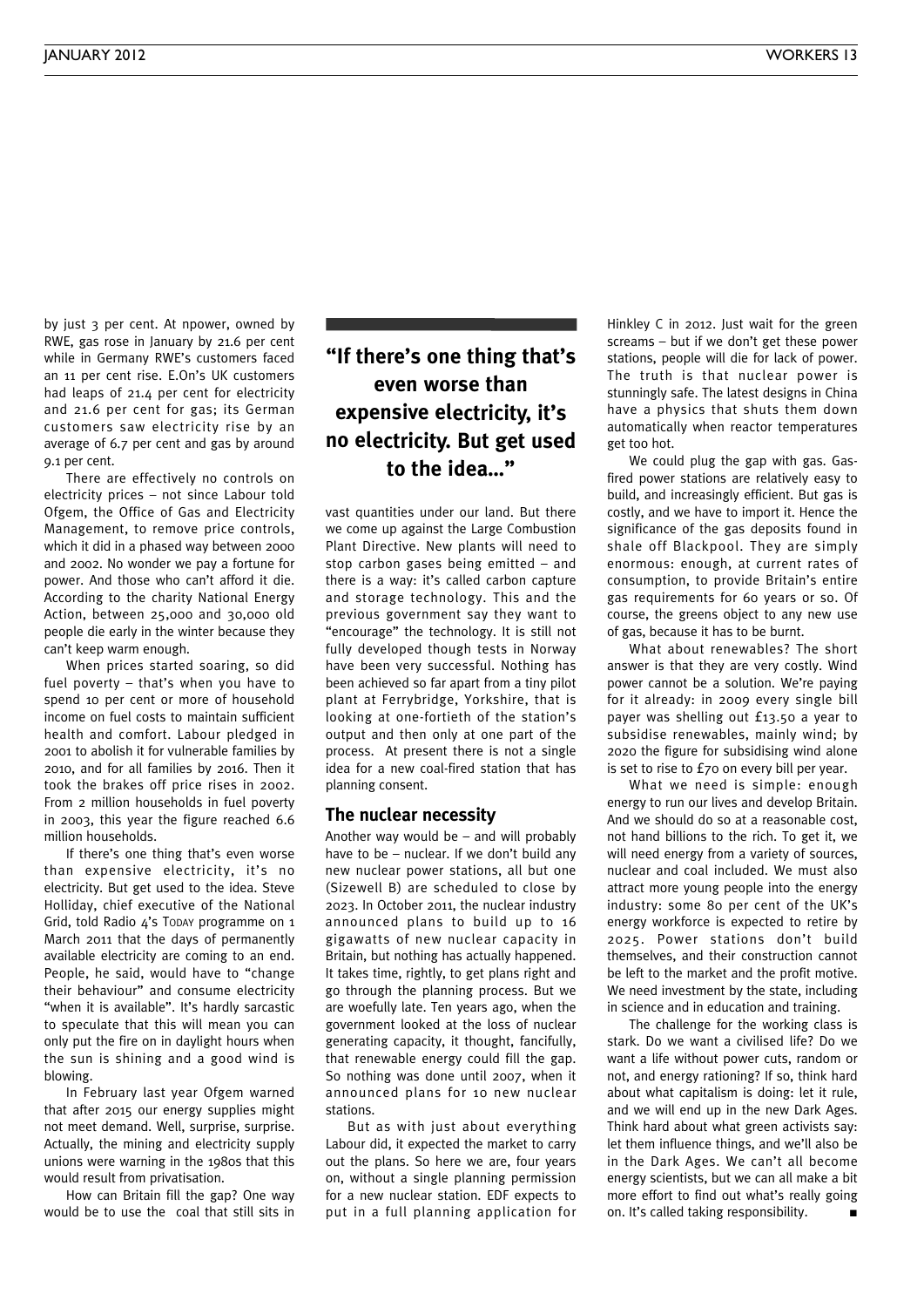# **To** start off the New Year, two books on different aspects of war, **than fifty years…**

# **Two graveyards of imperialist ambition**

### **Ghosts of Afghanistan: the haunted battleground, by Jonathan Steele, hardback, 437 pages, ISBN 978-1-84627- 430-5, Portobello Books, 2011, £25.**

JONATHAN STEELE has 30 years' experience reporting as a foreign correspondent, from Afghanistan and elsewhere. His book places the current Afghan war in its historical context and puts the case that foreign intervention there is futile.

The 9/11 attacks were "criminal attacks" by a non-state actor. Afghanistan's armed forces had not attacked the USA. UN Resolution 1368 called on all member states to bring the perpetrators of terrorism to justice. Resolution 1373 authorised police measures against terrorists. Neither authorised the use of military force, or even mentioned Afghanistan. Instead of a "war" on terrorism we need to deal with terrorism by a mixture of politics and good police work.

64,000 foreign troops were in Afghanistan when Obama took office in January 2009; by 2011, it was 142,000, but there is no military solution. The main recruiters for the resistance are the presence and behaviour of foreign troops, and the Karzai government's corruption. Similarly, Gorbachev's troop surge of 1985 did not work either. The war is a stalemate. Between 2006 and 2010 Coalition forces killed increasing numbers of civilians and lost as many troops in 2010 as in the three years 2007- 09.

Two British soldiers are killed every week. So the coalition government's commitment to another three years of war condemns another 300 young British men to death, for nothing, in a pointless, unwinnable war. It has cost us a total £18 billion so far; another three years of war will cost us another £18 billion - figures to remember when the government lectures us about public debt.

Hillary Clinton spoke in February of "reconciling with" the Taliban, but has done nothing to follow this up. The US government wants a bilateral deal to

keep US bases and "trainers" there.

Steele writes of "the doomed strategy of building up local Afghan forces to prolong the civil war". He concludes, "The biggest lesson of recent Afghan history is that it is wrong for foreigners to arm factions engaged in civil war. For foreigners then to intervene with their own troops is even greater folly. The only way to end thirty-five years of war is through a negotiated peace in which the main fighting groups and their political allies are included." Peace can only be achieved by the complete withdrawal of foreign troops.

**Stalin's keys to victory: the rebirth of the Red Army, by Walter S. Dunn, Jr., hardback, 179 pages, ISBN 0-275-99067- 2, Praeger Security International, 2006, £27.50; paperback, 208 pages, ISBN 0811734234, Stackpole Books, USA, 2007, £14.50.**

AMERICAN HISTORIAN Walter S. Dunn has written a fascinating study of how the Red Army won in World War II. He explains how the Soviet Union replaced its manpower, produced its arms and formed new units. He refutes the common myth that its victory was achieved only by throwing thousands of disorganised, untrained men into battle.

He observes, "The improved living conditions in the Soviet Union in the 1930s made dramatic improvements in the health of the population, specifically in the health of potential soldiers." In World War I, 30 per cent of Russians called up were unfit for service; in World War II, just 5 per cent.

The author notes, "The actual reason the Soviets were able to stop the Germans in late 1941 was an unbelievable mobilization of men and weapons beginning in September 1941, which created a new Red Army. The Soviets formed and sent into combat in a few months more new divisions than the United States formed in the entire war." By comparison, "the French and British had ample time to create additional armies between September 1939 and



**The end of the war: victorious Red Army soldiers raise the Soviet flag over defeated Berlin, 1945**

May 1940 but chose not to do so."

Dunn also points out, "Beginning in the summer of 1941, an incredible effort was made not only to form new divisions and other units to replace those destroyed by the Germans, but also to equip them with modern weapons capable of matching German weapons. The herculean effort culminated in the defeat of the German Army at the gates of Moscow, the first defeat inflicted on Germany during World War II."

He gives the details: armoured vehicle production increased from 2,800 in 1940 to 29,000 in 1944, guns and mortars from 53,800 to 129,500, rifles and carbines from 1,460,000 in 1940 to 4,050,000 in 1942 and Maxim machine guns from 53,700 in 1941 to 458,500 in 1944. "The Russian arms industry produced more than enough artillery despite German occupation of the most industrialised part of its country."

As a result, as Dunn observes,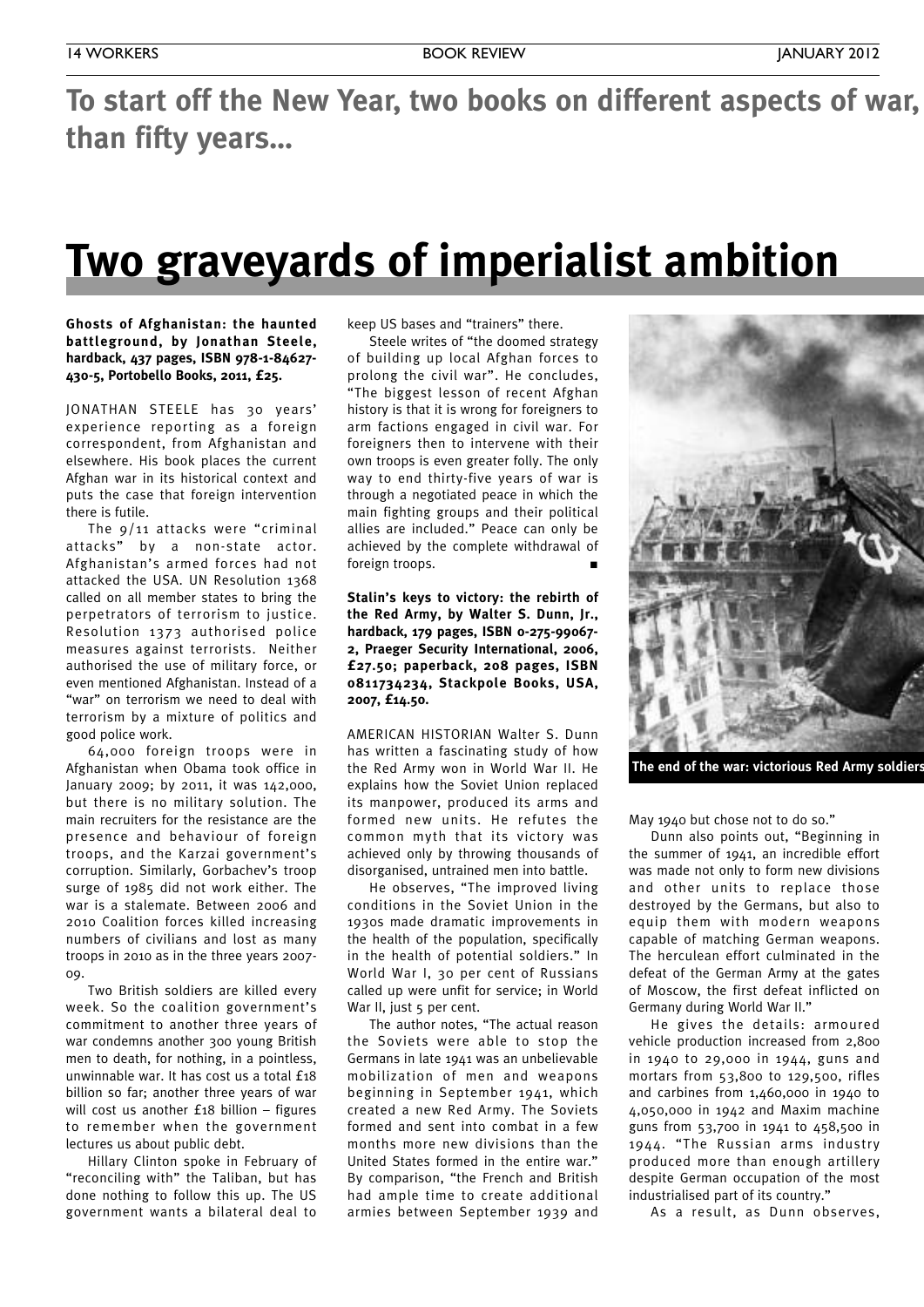**Separated** by more



**The end of the war: victorious Red Army soldiers raise the Soviet flag over defeated Berlin, 1945**

"Beginning in 1943, there was a sharp drop in the number of killed and wounded in major operations. … The ratio of rifle divisions and tank corps demonstrates the growing power of the Soviet armed forces." They were less dependent on infantry attacks.

Lend-lease from Britain and America was helpful but not decisive. "Although lend-lease played a significant role in providing trucks, canned rations, boots, uniforms, radios, and other equipment, the Red Army fought with Russian-made weapons."

Dunn sums up, "Few nations could have survived such an onslaught. In World War I, Russia had succumbed under much less pressure. Somehow Stalin had convinced the many Soviet nationalities to fight for their country, which the czar had failed to do in 1917." As he concludes, "Soviet sacrifices to defend their homeland ended Hitler's threat to the world." **■**

# **More from our series on aspects of Marxist thinking** SOCIET More from our series on aspected of Marxist thinking SOCIETY AND THE

**Human life is utterly dependent on social organisation and activity. As the poet John Donne observed, "No man is an island entire of itself." Yet addicts of the free market declare that there is no such thing as society. We should interpret their odd claim as a call to arms of a ruling class determined to stop its rival leading a dignified life. Capitalism's innate urge is to dragoon working class existence inside purely economic parameters, within exclusively market constraints, free from other civilising influences.**

Left to itself, capitalism operates a system where the only connecting mechanism, the only functioning link between classes and people is the cash nexus of the profit drive. Capitalism is obsessed by maximising profits and keeping costs – particularly those of labour – down. It is not concerned by workers' working conditions or quality of life (unless these factors happen to hamper their ability to maximise profits). Accordingly, in recent decades it has set about dismantling and undermining those enhancing aspects of society that support or benefit workers, spawning a stark age ever more bereft of professionally delivered social provision, churning out privatised profit-grabbing organisations as alternatives. As wealth accumulation for capitalists soars, workers plummet into deprivation and suffering.

Society does exist, but today it only finds expression, it only has a source, within the working class. The capitalists, acting as if they are beyond and outside of society, want to remove the protections and enhancements of society from workers. Two opposing perspectives are clashing. Workers, propelled by the nature of their economic position, are having to combine to press their class interests, to counter the incessant exploitation and degradation stemming from the market. Letting the barbarism of profit be the supreme arbiter of human existence would otherwise cripple us.

If we want to survive we must sweep capitalism aside. Civilisation means meeting collective need and fostering the blossoming of social organisation and activity. Nowadays there is society only when workers act together to pursue and enforce common interests.

While denying and hemming in society, the capitalists shamelessly wield power in their favour through the mechanism of an increasingly corporate state. So we live in a paradox where the working class majority are without the trappings of power whilst the ruling class minority selfishly dictate the direction of life. But who pays for the state? Workers do, via a range of taxes. The state must not bulldoze society. Nor should we be reduced to mere individuals or families at the beck and call of callous market forces. Rather we must grow into a class wanting to exercise power as a mutually supporting society.

### **Interested in these ideas?**

• Go along to meetings in your part of the country, or join in study to help push forward the thinking of our class. Get in touch to find out how to take part.

• Get a list of our publications by sending an A5 sae to the address below, or by email.

• Subscribe to WORKERS, our monthly magazine, by going to www.workers.org.uk or by sending £15 for a year's issues (cheques payable to WORKERS) to the address below.

• You can ask to be put in touch by writing or emailing to the address below.

# **WORKERS**

78 Seymour Avenue, London N17 9EB

email info@workers.org.uk www.workers.org.uk phone 020 8801 9543